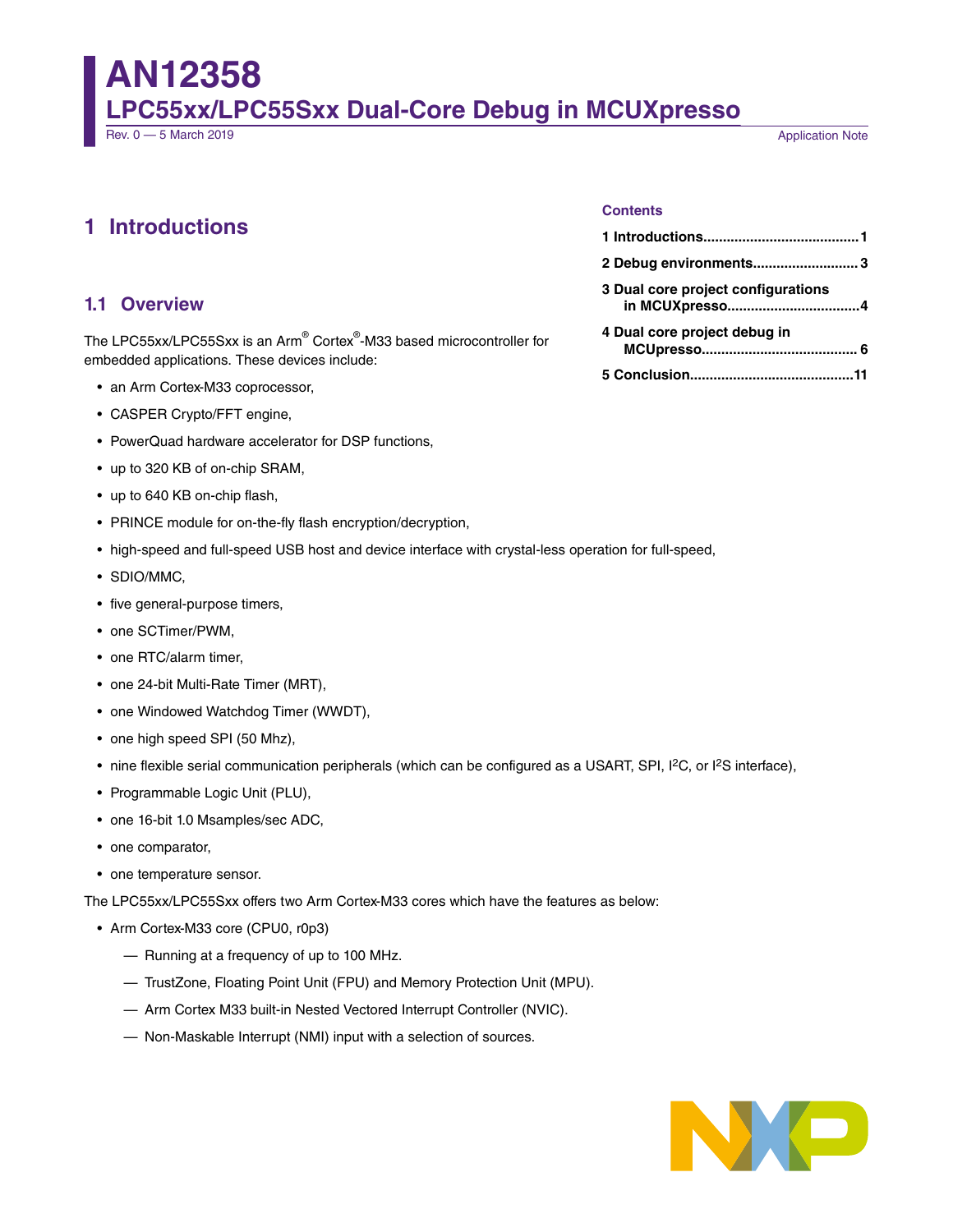- Serial Wire Debug with eight breakpoints and four watch points, including Serial Wire Output for enhanced debug capabilities.
- System tick timer.
- Arm Cortex-M33 co-processor (CPU1, r0p3)
	- Running at a frequency of up to 100 MHz.
	- The configuration of this instance does not include MPU, FPU, DSP, ETM, and Trustzone.
	- System tick timer.

#### **1.2 Dual core basic mechanism**

The dual core in the LPC55xx/LPC55Sxx is in the asymmetric architecture, which means that one core (CPU0) is the master core and the other (CPU1) is the slave one. By default, CPU0 is set as the master and it can work normally, while CPU1 is set as the slave and it is on hold and its clock is disabled with the chip startup. Release the slave core and enable its clock via a register by the master core.

With dual core working, they need to communicate with each other, so the LPC55xx/LPC55Sxx provides the Inter-CPU Mailbox mechanism with the below features.

- Provides the Inter-Processor Communication, allowing multiple CPUs to share resources and communicate with each other in a simple manner.
- Each CPU can cause up to thirty-two user defined interrupts to its partner.
- Each CPU can claim a shared resource if it is available.
- Provides a mutual exclusion configuration for the communication handshake.

#### **1.3 Related system resources**

The Arm Cortex M33 includes three AHB-Lite buses, one system bus and the I-code and D-code buses. One bus is dedicated for instruction fetch (I-code), and one bus is dedicated for data access (D-code). The use of two core buses allows for simultaneous operations if concurrent operations target different devices.

Both CPUs share all resources (memories and peripherals) in the LPC55xx/LPC55Sxx. To get better performance on dual core usage.

The LPC55xx/LPC55Sxx support 320 KB SRAM with separate bus master access for higher throughput and individual power control for low-power operation. This makes it possible that the code and data of both CPUs can be separated to be stored and accessed.

LPC55xx/LPC55Sxx uses a multi-layer AHB matrix to connect the CPU buses and other bus masters to peripherals in a flexible manner that optimizes performance by allowing peripherals that are on different slave ports of the matrix to be accessed simultaneously by different bus masters.

### **1.4 Debug system**

The debug system on the dual-core of LPC55xx/LPC55Sxx has the following features.

• It supports arm serial wire debug mode for **CPU0** and, if present, **CPU1**.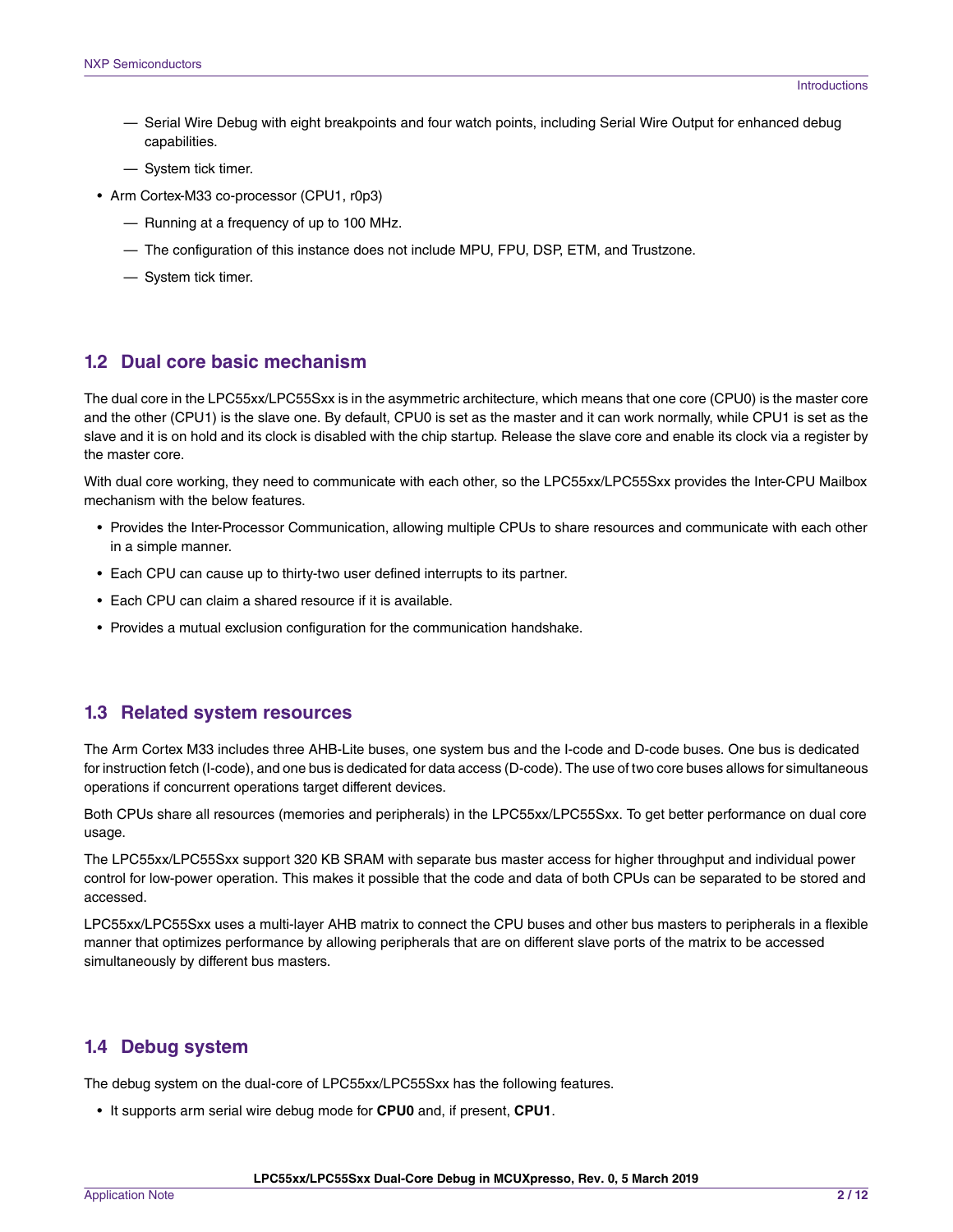- <span id="page-2-0"></span>• Trace port provides Cortex-M33 CPU instruction trace capability on both **CPU0** and **CPU1**. Output via a serial wire viewer.
- Direct debug access to all memories, registers, and peripherals.
- No target resources are required for the debugging session.
- Breakpoints: **CPU0** and **CPU10** include eight instruction breakpoints.
- Watch-points: **CPU0** and **CPU10** M33 include four data watch-points that can also be used as triggers.
- Supports JTAG boundary scan.
- Instrumentation Trace Macrocell allows additional software controlled trace for **CPU0** and **CPU1**.

The debug system has the following modules.

- **JTAG-TAP**: Test access port is used by NXP Product & Test Engineering team.
- **DAP**: Debug access port which has Serial Wire port (**SWJ-DP**) which interprets the data coming in and routes to appropriate Access Port (AP).
- **CPU0 AP**: Debug access port for Cortex-M33 core instantiated as **CPU0**.
- **CPU1 AP**: Debug access port for Cortex-M33 core instantiated as **CPU1**. This instance of CM33 does not have security extension (TrustZone for Armv8-M).
- **DM-AP**: Debug Access port for debug mailbox.
	- This port is always enabled, and external world can send and receive data to/from ROM.
	- This port is used to implement NXP debug authentication protocol version 1.0.

Figure 1. on page 3 shows top-level debug ports and connections.



## **2 Debug environments**

- Hardware:
	- Mini/Macro USB cable.
	- LPCXpresso55s69 board.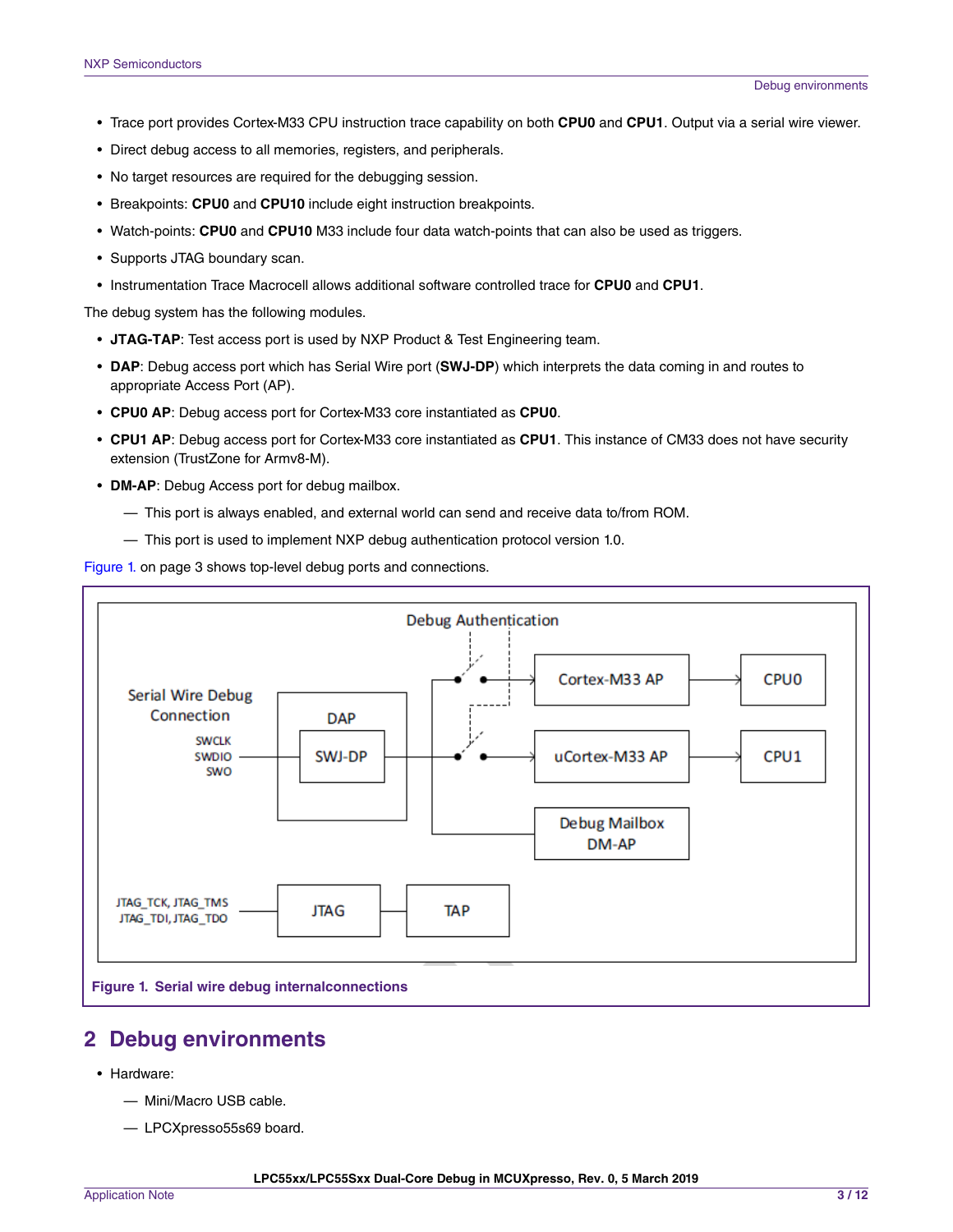<span id="page-3-0"></span>— Personal computer.

• Toolchain:

— MCUXpresso IDE V10.3.0.

• Software:

— SDK\_2.5.0\_LPCXpresso55s69\_EAR\_3.

## **3 Dual core project configurations in MCUXpresso**

Dual core project can be designed in many ways, however within MCUXpresso IDE there is an underlying expectation that one core (Master) will control the execution (or at least the startup) of code running on other core (Slave). The dual core projects in MCUXpresso IDE consist of two linked projects – one project containing the Master code and the other containing the Slave code.

After a power-on or Reset, the Master core boots and is then responsible for booting the Slave core. However, this relationship only applies to the booting process; after boot, the application may treat either of the cores as the Master or the Slave.

MCUXpresso IDE allows for the easy creation of **linked** projects that support the targeting of Multicore MCUs. This application note only mentions the project configurations for dual-core based on the dual core mutex example in the LPC5500 SDK (The path is boards\lpcxpresso55s69\driver\_examples\mailbox\mutex.) and does not introduce how to create them (for the information, can read the MCUXpresso IDE user guide under the folder of MCUXpresso IDE). Concerning the dual-core mode, the Master and Slave projects contain the following configurations:

- 1. Memory configurations;
- 2. Architecture configurations;
- 3. Multicore configurations.

First of all, launch the MCUXpresso IDE workspace and install the LPC55S69 SDK and import the mailbox mutex examples on both master and slave core. Then, SDK and examples can be shown in MCUXpresso, as shown in Figure 2. on page 4.



#### **3.1 Memory configurations**

The memory configurations must be managed to avoid unintended overlap. In the projects, the Slave application is executed entirely from a RAM location unused by the Master. Table 1. Address assignment for dual-core images on page 4 shows the address assignment for dual-core images.

**Table 1. Address assignment for dual-core images**

| CPU         | Storage address           | <b>Loading address</b> |
|-------------|---------------------------|------------------------|
| Master core | 0x0                       | 0x0                    |
| Slave core  | up to compiler (in flash) | 0x20033000             |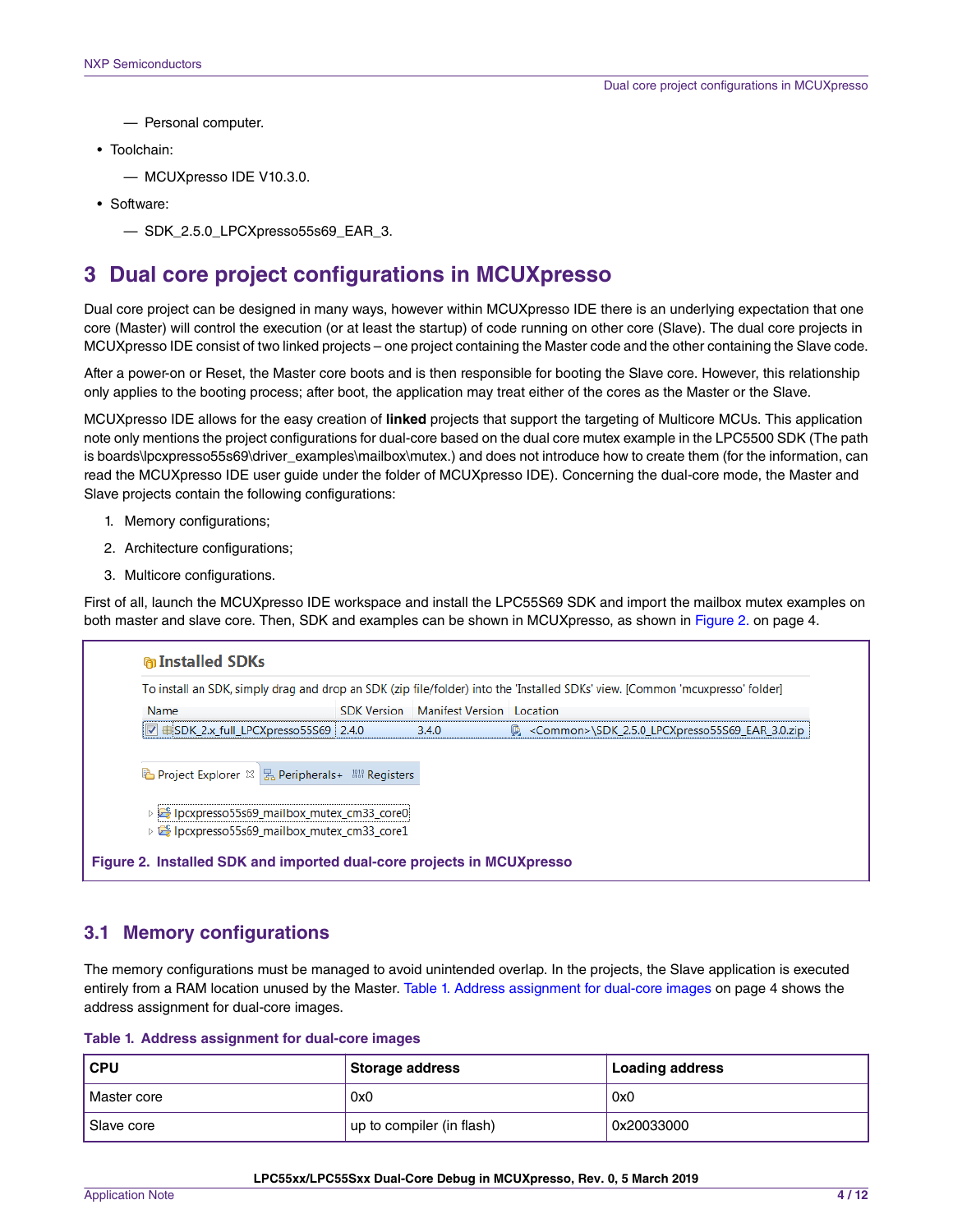Correspondingly, Figure 3. on page 5 shows the memory configurations on both projects in MCUXpresso. The highlighted named as **Ram1** (Alias is **RAM2** in Master project and **RAM** in Slave project) is the execution location of the Slave application. The alias **RAM2** is referred in multicore configurations (see [Figure 5. o](#page-5-0)n page 6).

|             | Default LinkServer Flash Driver     |                  |            |             |               |  |  |  |
|-------------|-------------------------------------|------------------|------------|-------------|---------------|--|--|--|
|             |                                     |                  |            |             |               |  |  |  |
| <b>Type</b> | Name                                | Alias            | Location   | Size        | <b>Driver</b> |  |  |  |
| Flash       | PROGRAM_FLASH                       | Flash            | 0x0        | 0xa0000     | LPC55xx.cfx   |  |  |  |
| RAM         | Ram0                                | RAM              | 0x20000000 | 0x31800     |               |  |  |  |
| <b>RAM</b>  | Ram1                                | RAM <sub>2</sub> | 0x20033000 | 0x11000     |               |  |  |  |
|             |                                     |                  |            |             |               |  |  |  |
|             | Memory details (LPC55569)* -- Slave |                  |            |             |               |  |  |  |
|             | Default LinkServer Flash Driver     |                  |            |             |               |  |  |  |
|             |                                     |                  |            |             |               |  |  |  |
|             | Name                                | <b>Alias</b>     | Location   | <b>Size</b> | <b>Driver</b> |  |  |  |
| <b>Type</b> |                                     |                  |            |             |               |  |  |  |

### **3.2 Architecture configurations**

As introduced above, the Master and Slave cores are both based on Arm Cortex-M33 though there are some differences. The architecture is configured correspondingly in the Master and Slave projects, as shown in Figure 4. on page 5.

| Master:             |                                                                    |  |
|---------------------|--------------------------------------------------------------------|--|
| Architecture        | Cortex-M33                                                         |  |
|                     | Floating point FPv5-SP-D16 (Hard ABI)                              |  |
| Slave:              |                                                                    |  |
| Architecture        | Cortex-M33 (No DSP)                                                |  |
| Floating point None |                                                                    |  |
|                     | Figure 4. Architecture configurations in Master and Slave projects |  |

### **3.3 Multicore configurations**

The multicore configurations show the link between the Master and Slave projects, as shown in [Figure 5.](#page-5-0) on page 6. It indicates the Slave (named as **M33SLAVE**) application image is integrated in Master memory region. The alias of the Master memory region for the Slave image is called as **RAM2**. This is consistent with the memory configurations (see Figure 3. on page 5).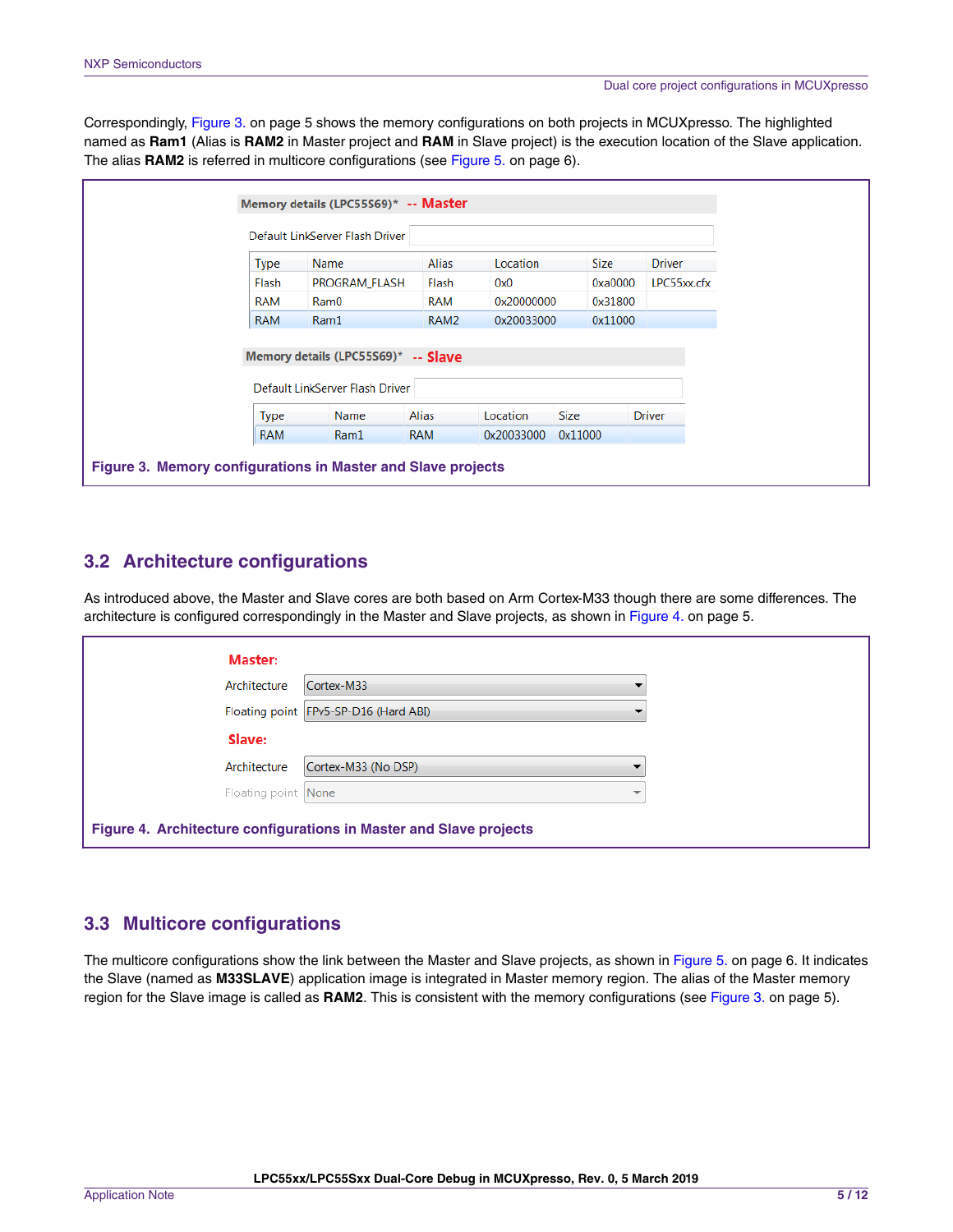<span id="page-5-0"></span>

| Slave name                 | Master memory region                     |                                                                                                                           |
|----------------------------|------------------------------------------|---------------------------------------------------------------------------------------------------------------------------|
| V M33SLAVE RAM2            |                                          |                                                                                                                           |
| Slave application (object) |                                          |                                                                                                                           |
|                            |                                          | \${workspace_loc:/lpcxpresso55s69_mailbox_mutex_cm33_core1/\${ConfigName}/lpcxpresso55s69_mailbox_mutex_cm33_core1.axf.o} |
|                            |                                          |                                                                                                                           |
|                            |                                          |                                                                                                                           |
|                            |                                          |                                                                                                                           |
|                            | Multicore configuration -- Slave project |                                                                                                                           |
| M33SLAVE                   |                                          |                                                                                                                           |

# **4 Dual core project debug in MCUpresso**

#### **4.1 Launch debug session**

After building both projects successfully, launch the debug session of the Master project first. To do it, click the project name in the workspace to select the Master project, and then click the **Debug** in the **Quick Panel**.

> The USB cable should be connected to the USB jack marked with **Debug Link** on the LPCXpresso55S69 board for debugging.  **NOTE**

For the first launch, select the SWD device – CPU core. The Device **0** should be selected for the Master core/project and the Device **1** for the Slave one. Figure 6. on page 6 shows the SWD configuration for the Master debug session.

|                                                          | 2 available SWD Devices detected.<br>Target 'Cortex-M33' has been selected. |  |  |  |  |  |  |  |
|----------------------------------------------------------|-----------------------------------------------------------------------------|--|--|--|--|--|--|--|
| <b>Device</b><br><b>Details</b><br><b>TAP Id</b><br>Name |                                                                             |  |  |  |  |  |  |  |
| Cortex-M33<br>APID:84770001<br>0x6ba02477<br>$\Omega$    |                                                                             |  |  |  |  |  |  |  |
| APID:84770001<br>Cortex-M33<br>0x6ba02477                |                                                                             |  |  |  |  |  |  |  |

After both debug sessions launching is completed, the Master debug thread is suspended (the Master PC pointer stops at main() in the code based on the breakpoint setup in this project) and the Slave debug thread can not stop for debugging since the Slave core is on hold and required to be released by the Master. [Figure 7.](#page-6-0) on page 7 shows the states of both debug threads in the **Debug** window.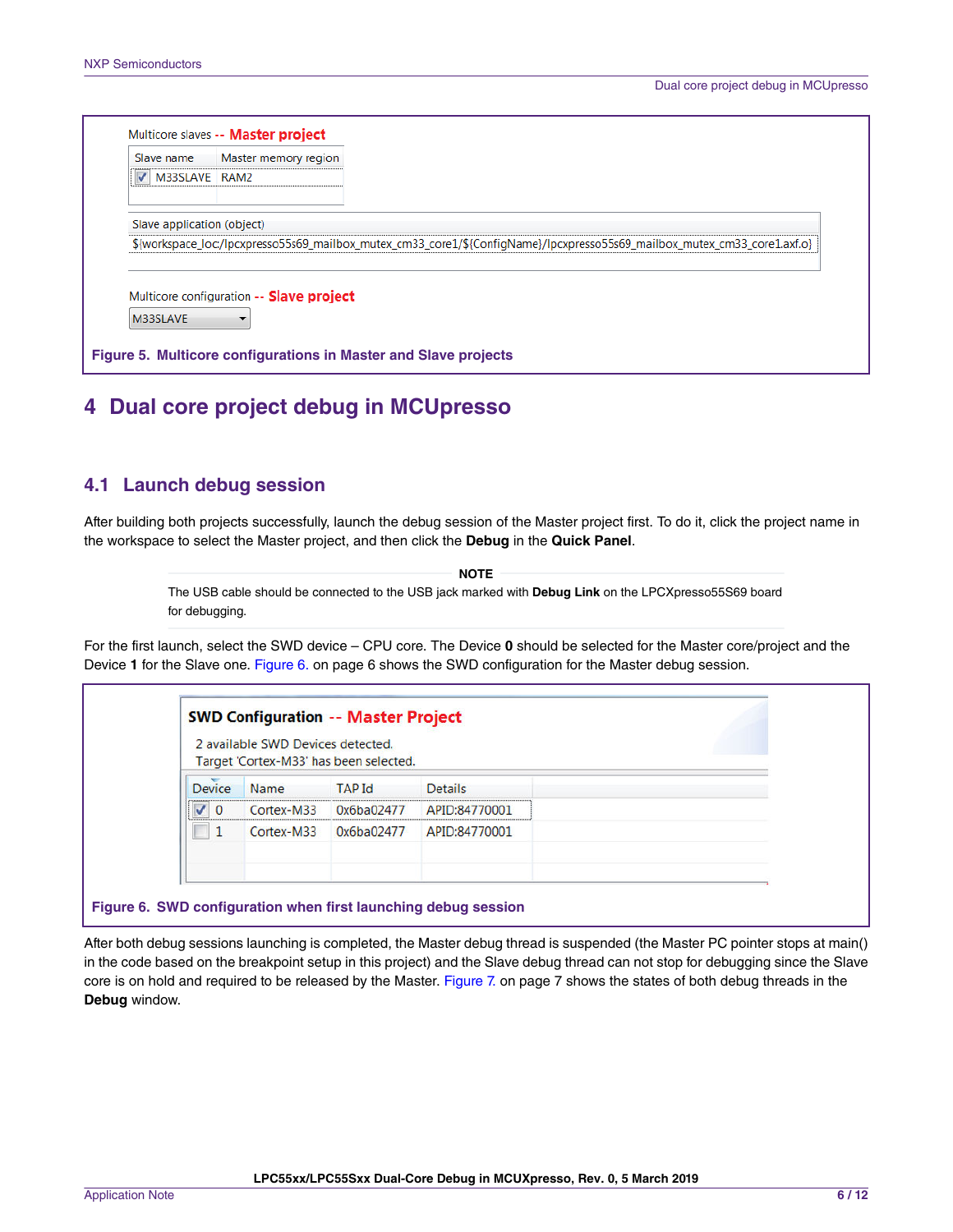<span id="page-6-0"></span>

## **4.2 Slave debug setup**

At this time, the debug operations, such as, step over, run, and so on, can be performed on the Master project.

In Figure 7. on page 7, click the green or red block in the **Debug** window to select the Master or Slave thread for debugging. After step over the code line of starting up the slave core in the Master project (see the coded highlighted in green in Figure 8. on page 7), the Slave core will be released to work. The current debug thread will be switched to the Slave and the Slave PC pointer will be stopped at main() in the Slave code (See [Figure 9.](#page-7-0) on page 8). It means that the debugging control (e.g. step over) can be performed on the Slave project as well.

```
c mailbox_mutex_core0.c & c mailbox_mutex_core1.c
                                            h fsl_mailbox.h
  98 #endif
  99
 100 #if (defined(LPC55S69 cm33 core0 SERIES) || defined(LPC55S69 cm33 core1 SERIES))
 191
          /* Boot source for Core 1 from flash */
 102
         103
         SYSCON->CPBOOT = SYSCON_CPBOOT_CPBOOT(CORE1_BOOT_ADDRESS);
 104
 105
          int32_t temp = SYSCON->CPUCTRL;
 106
          temp | = 0 \times 00048000;SYSCON->CPUCTRL = temp | SYSCON_CPUCTRL_CPU1RSTEN_MASK | SYSCON_CPUCTRL_CPU1CLKEN_MASK;
 107
2108SYSCON->CPUCTRL = (temp | SYSCON_CPUCTRL_CPU1CLKEN_MASK) & (~SYSCON_CPUCTRL_CPU1RSTEN_MASK);
Figure 8. Codes of starting up the slave core
```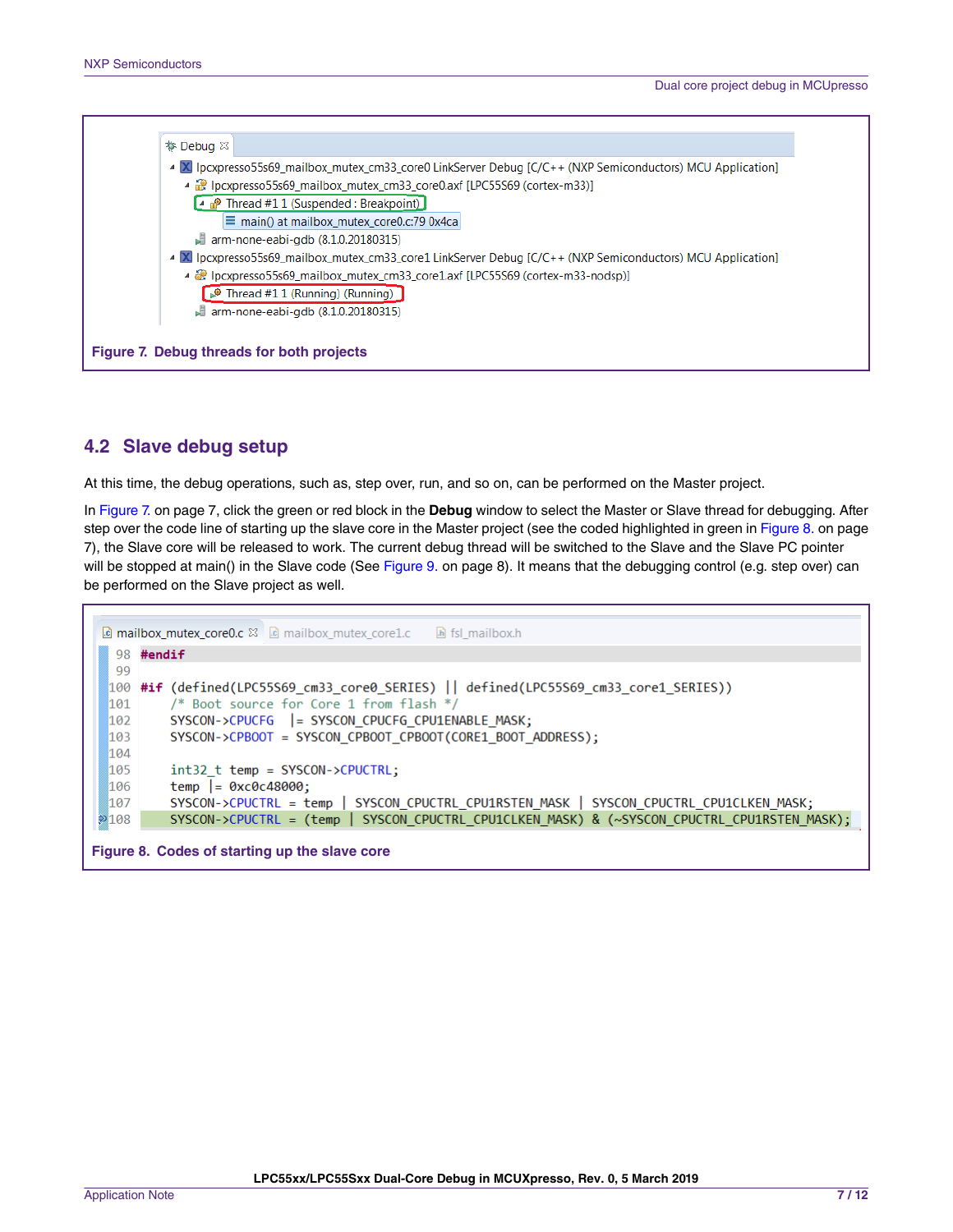<span id="page-7-0"></span>

## **4.3 Dual-core communication debug**

With switching to the Slave debug thread, before performing the debugging control on the dual core communication process, add the shared variable - \*g\_shared which is the shared data to be communicated between dual core via the Mailbox to Global Variables window in Slave debug session (g\_shared is the pointer to the address of \*g\_shared). As an initial state, the current value of the variable is random, and the current address is 0 as defined in the Slave code. It is shown as Figure 10. on page 8.

|                                                           | U Quic M= Glob & (x)= Varia • Brea B Outli = |                              |         |
|-----------------------------------------------------------|----------------------------------------------|------------------------------|---------|
|                                                           |                                              | <b>× 第 0 1000 ÷ 检动日 【 18</b> |         |
| Variable                                                  | <b>Type</b>                                  | Value                        | Address |
|                                                           | (x)= *g_shared volatile uint32_t 537073664   |                              | 0x0     |
| Figure 10. Initial shared variable in slave debug session |                                              |                              |         |

Begin and keep stepping over the Slave codes into the while(1) loop where the implemented functions are to get Mailbox Mutex control, update the global variable and set Mailbox Mutex control. [Figure 11. o](#page-8-0)n page 9 shows the loop codes.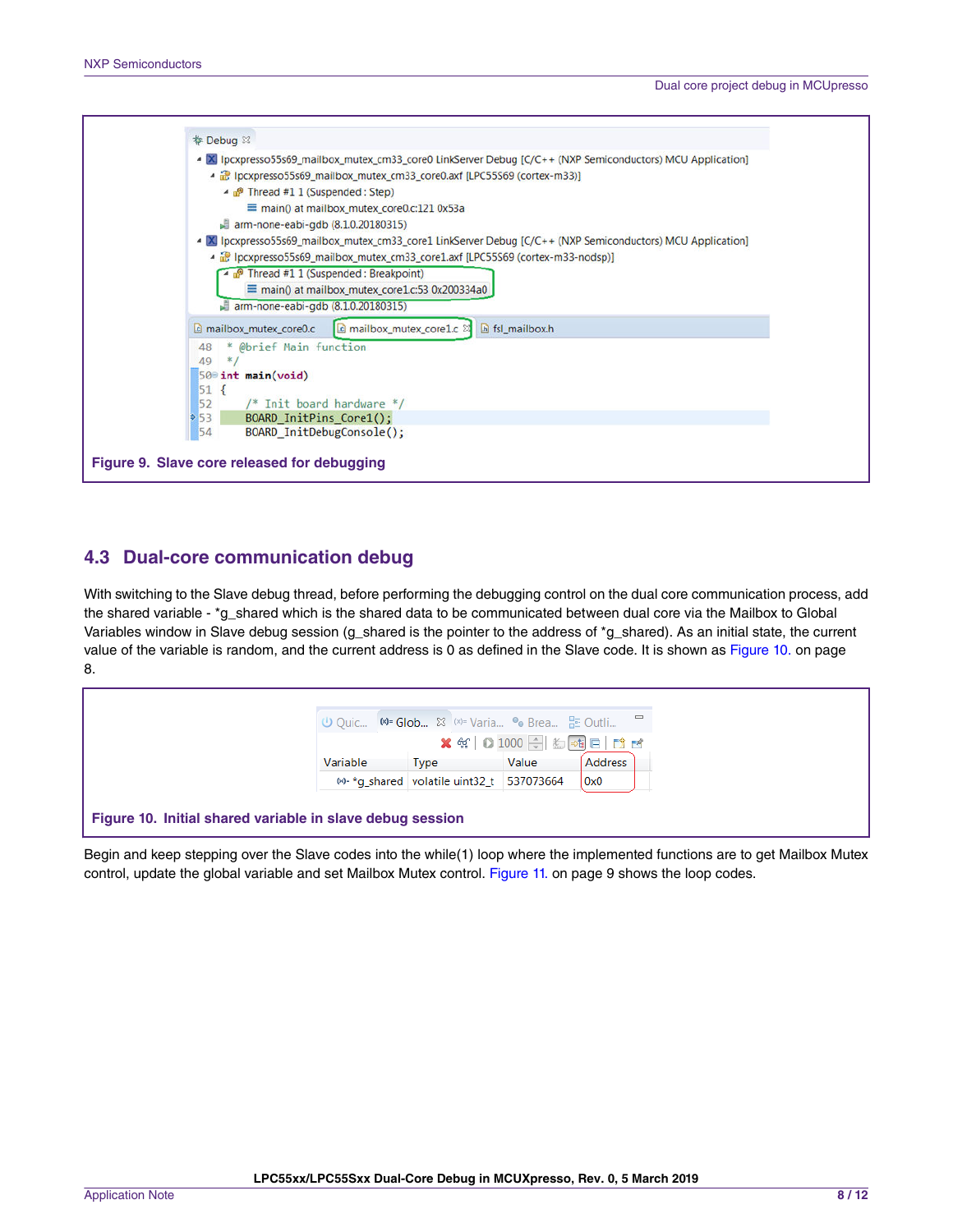<span id="page-8-0"></span>

And it can be observed that the code of getting Mailbox Mutex is stepped over. However, the global variable - \*g\_shared will not be updated since the initial address is zero (NULL) and still not transmitted from the Master via Mailbox. The address value of \*g\_shared keeps as zero in the **Global Variable** window, as shown in [Figure 10.](#page-7-0) on page 8.

Click the green block in the **Debug** window (as shown in [Figure 7.](#page-6-0) on page 7) to go to the Master debug thread. Send the address of the shared variable - g\_shared to the Slave core via Mailbox. Click the **mailbox\_mutex\_core0.c**, and it switches to the Master code window. Before performing the debugging in the Master debug session, add the global variable – g\_shared in the Global Variable window for observation. The initial value is zero and the address is 0x20000024. It is as shown in Figure 12. on page 9 .



#### **Figure 12. Initial shared variable in master debug session**

After stepping over the code line to send the address of shared variable – g\_shared to the Slave core by Mailbox (see Figure 13. on page 9), go back to the Slave debug thread by clicking the red block in the **Debug** window (as shown in [Figure 7. o](#page-6-0)n page 7) and return to the main() of the Slave code.



It can be observed that the shared variable - \*g\_shared in the **Global Variable** window has the same value (0) and address (0x20000024) (see Figure 14. on page 9) synchronized with the Master once the window display is refreshed, e.g. perform the **step over** operation. It indicates that the Slave core has received the address of the shared data successfully via Mailbox.

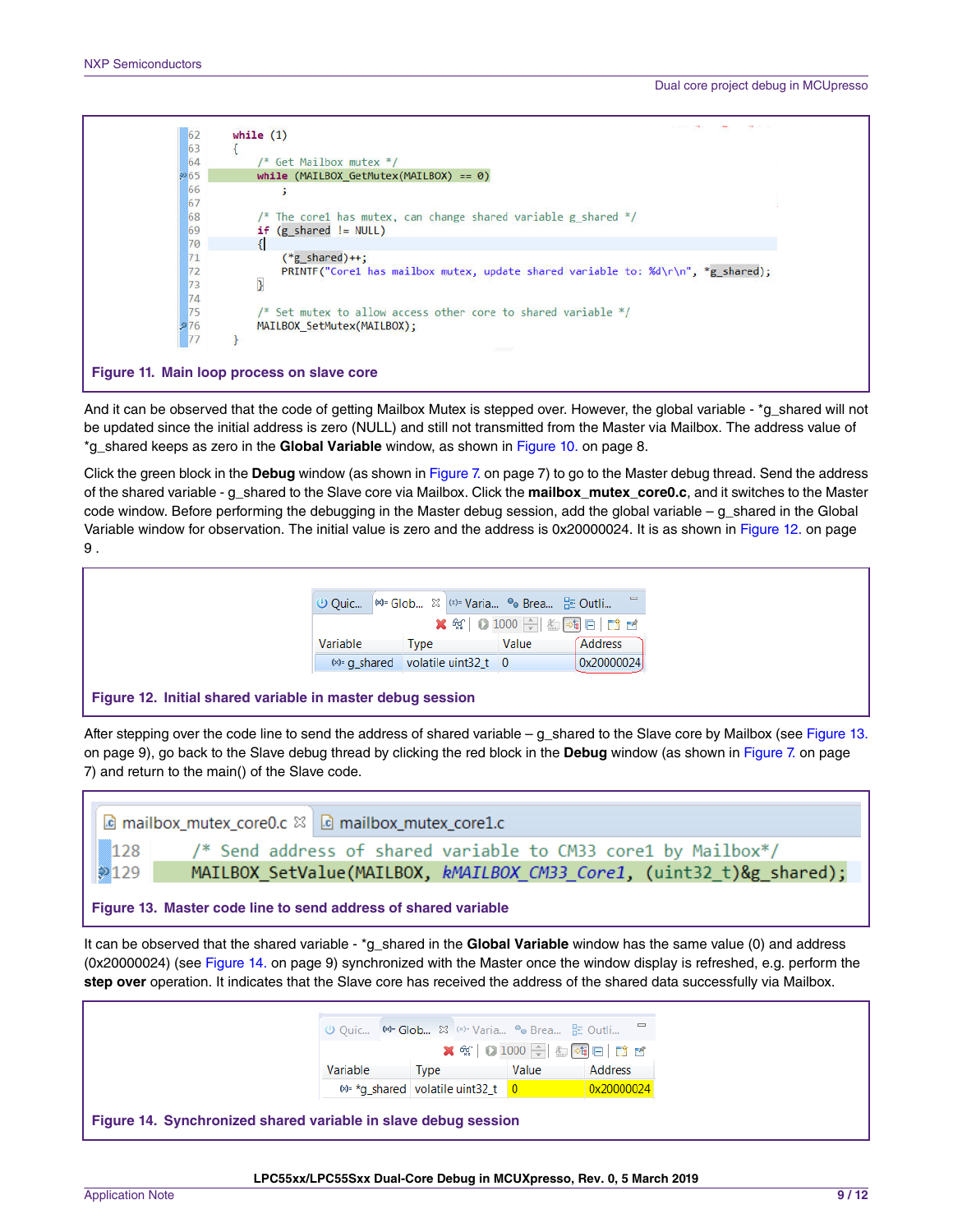After stepping over the code ( $^{\star}q$  shared)++;, it can be observed that the value of the shared variable  $^{\star}q$  shared changes to 1 (see Figure 15. on page 10).



After stepping over the code of setting Mutex (MAILBOX\_SetMutex(MAILBOX);), it means the access to shared resource is available to either of the cores. Currently, switch to the Master thread for debugging the Master while(1) loop which has the similar functions as the Slave: get Mailbox Mutex, update the shared variable g\_shared and set Mailbox Mutex (see Figure 16. on page 10). The code of getting Mutex will be stepped over when performing the **step over**. Meanwhile, the value of the shared variable g\_shared in the **Global Variable** window will be refreshed to 1 (see Figure 17. on page 10), as it has been changed by the Slave core.

| 136<br>137                                                                                                            | €                                                                                      | while $(1)$ |          |                                            |       |                |  |  |  |
|-----------------------------------------------------------------------------------------------------------------------|----------------------------------------------------------------------------------------|-------------|----------|--------------------------------------------|-------|----------------|--|--|--|
| 138                                                                                                                   | /* Get Mailbox mutex $*/$                                                              |             |          |                                            |       |                |  |  |  |
| 2139                                                                                                                  | $while (MAILBOX_GetMutex(MAILBOX) == 0)$                                               |             |          |                                            |       |                |  |  |  |
| 140                                                                                                                   | х                                                                                      |             |          |                                            |       |                |  |  |  |
| 141                                                                                                                   |                                                                                        |             |          |                                            |       |                |  |  |  |
| 142                                                                                                                   | /* The core0 has $multex$ , can change shared variable g_shared */                     |             |          |                                            |       |                |  |  |  |
| 143<br>g_shared++;                                                                                                    |                                                                                        |             |          |                                            |       |                |  |  |  |
| 144                                                                                                                   |                                                                                        |             |          |                                            |       |                |  |  |  |
|                                                                                                                       | 145<br>PRINTF("Core0 has mailbox mutex, update shared variable to: %d\r\n", g_shared); |             |          |                                            |       |                |  |  |  |
|                                                                                                                       | 146                                                                                    |             |          |                                            |       |                |  |  |  |
| 147                                                                                                                   | /* Set mutex to allow access other core to shared variable $*/$                        |             |          |                                            |       |                |  |  |  |
| 2148                                                                                                                  | MAILBOX SetMutex(MAILBOX);                                                             |             |          |                                            |       |                |  |  |  |
| ł<br>149                                                                                                              |                                                                                        |             |          |                                            |       |                |  |  |  |
| Figure 16. Main loop process on master                                                                                |                                                                                        |             |          |                                            |       |                |  |  |  |
|                                                                                                                       |                                                                                        |             |          |                                            |       |                |  |  |  |
| <b>U</b> Quic $\triangleright$ <b>⊗</b> Glob $\stackrel{\sim}{\infty}$ ( <sup>x)=</sup> Varia • G Brea <b>E</b> Outli |                                                                                        |             |          |                                            |       |                |  |  |  |
|                                                                                                                       | <b>× 名 0 1000 ÷ 名中日日日</b>                                                              |             |          |                                            |       |                |  |  |  |
|                                                                                                                       |                                                                                        |             | Variable | <b>Type</b>                                | Value | <b>Address</b> |  |  |  |
|                                                                                                                       |                                                                                        |             |          | $\frac{1}{2}$ a shared volatile uint32 t 1 |       | 0x20000024     |  |  |  |
|                                                                                                                       |                                                                                        |             |          |                                            |       |                |  |  |  |
| Figure 17. Synchronized shared variable in master debug session                                                       |                                                                                        |             |          |                                            |       |                |  |  |  |

After stepping over the code g\_shared++, the value of the shared variable g\_shared in the **Global Variable** window can be observed to change to 2. Before stepping over the code of setting Mutex (MAILBOX\_SetMutex(MAILBOX);) in the Master code, switch to the Slave debug thread and perform the **step over**, it will keep stuck at the code of getting Mutex, as the access is still not released by the Master core. Switch to the Master debug thread and step over the code of setting Mutex for releasing the Mutex control.

Afterwards, go back to the Slave debug thread and perform the **step over**. At present, it can be observed that the code is stepped over as the Mutex control can be obtained. Similarly, the Master debug thread will be stuck at the code of getting Mutex if the Slave code of setting Mutex is not executed after the code of getting Mutex has been done.

Next, if repeat switching between the Master and Slave debug thread to doing debugging control as the above operations, it will be observed that the shared variable is being increased in turn by the Master and Slave core. Only the core that gets the Mutex control successfully can make a change to the shared variable. It means, if keep running one core's codes during debugging, the shared variable will be increased by the core only.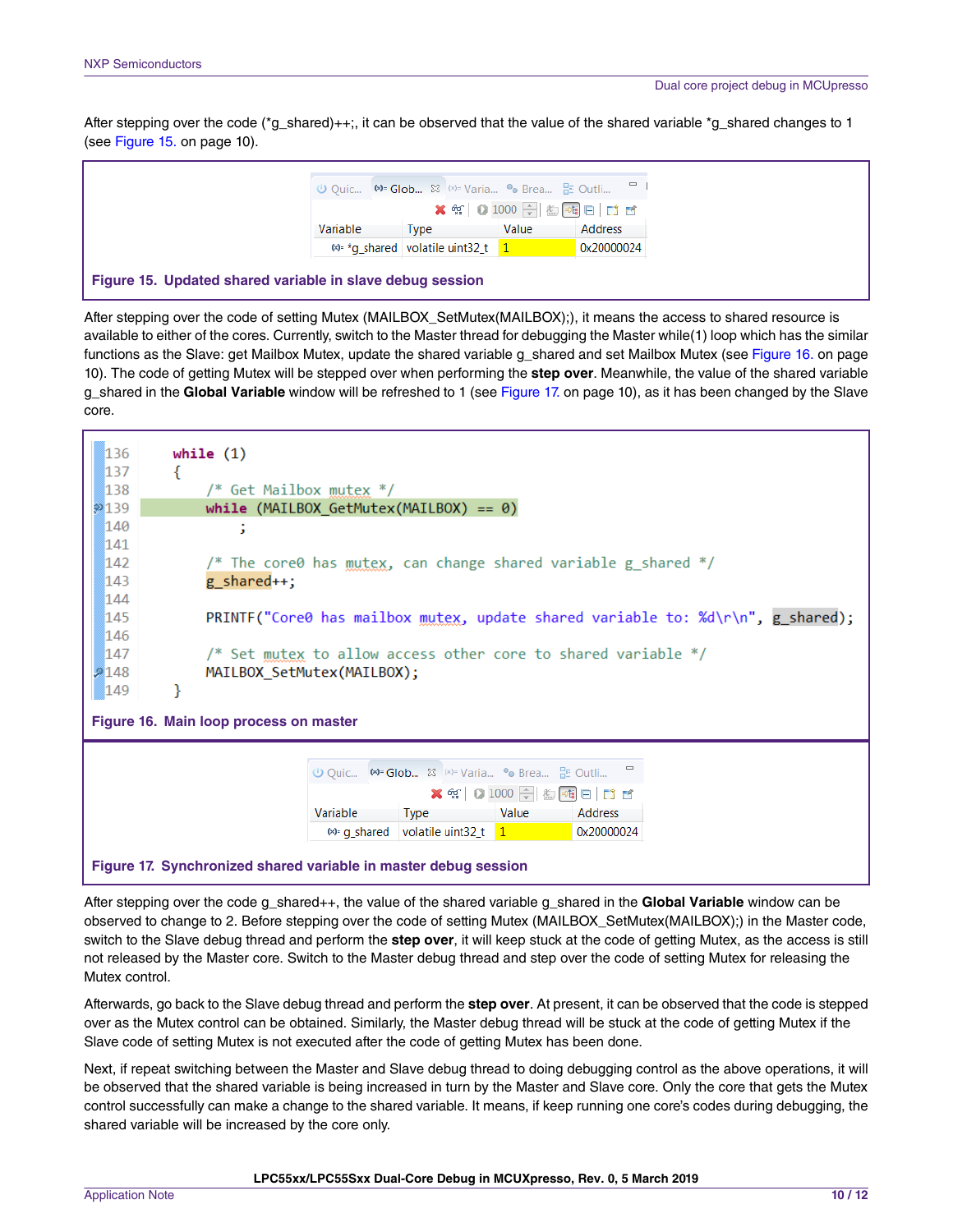# <span id="page-10-0"></span>**5 Conclusion**

This application note has a quick look at the dual-core mechanism and debug system in LPC55xx/LPC55Sxx. Then it briefly introduces some configurations related to dual-core projects and elaborates how to debug dual-core projects in MCUXresso IDE based on the driver example of mailbox\_mutex in LPC5500 SDK.

It is easy and convenient for users to debug dual-core projects in MCUXpresso. The debug sessions of both cores can be launched, and the debug process can be completed in one workspace. Just clicking the Master thread or Slave thread in the Debug window will switch either of dual core projects for debug. The debug operations, e.g. set breakpoint, variable view, for each core are same to a single core.

> Run the Master debug thread before the Slave core is started up by the Master.  **NOTE**